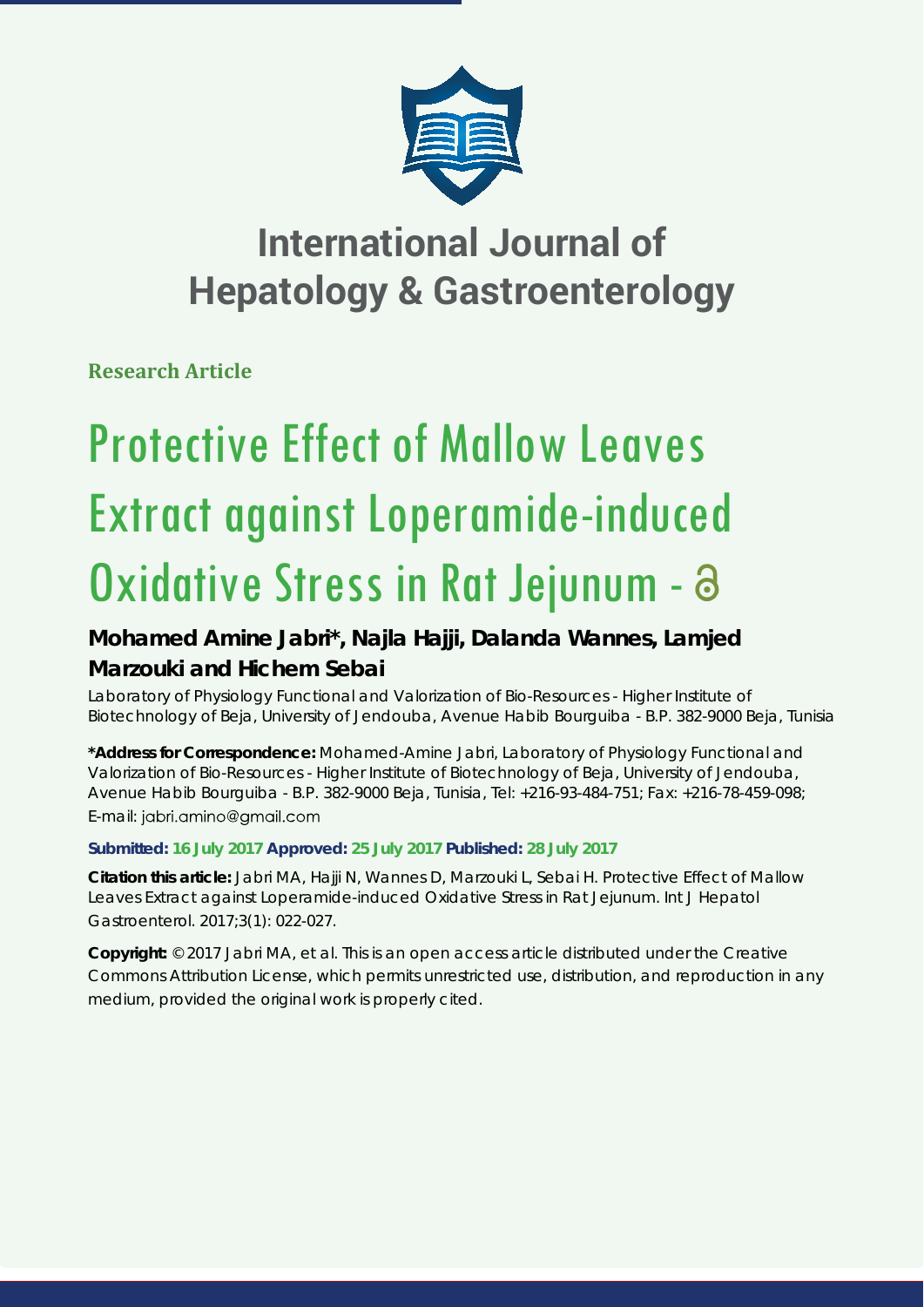#### **ABSTRACT**

Loperamide (LOP) is an antidiarrheal agent that works by slowing gastrointestinal transit and reducing intestinal secretions. The aim of the study is to evaluate the effect of loperamide consumption for five days on the intestinal oxidative balance, as well as the putative protective effect of mallow leaves extract. Animals were divided into one normal control group and five experimental groups. LOP, LOP + the different doses of the extract (100, 200, and 400 mg/ kg, *b.w*.), and LOP+ yohimbine (2 mg/ kg, *b.w. p.i*.), used as reference drug. Loperamide (3 mg/ kg, *b.w. p.o*) was administered twice a day, for 5 days. Treatment with mallow extract or yohimbine protected against the lipid peroxidation, antioxidant enzymes activity depletion, the fall in the thiol group and reduced glutathione level as well as jejunal free iron and H<sub>2</sub>O<sub>2</sub> overload induced by loperamide intoxication. Thereby, *Malva sylvestris* aqueous extract (MSAE) attenuates the pathogenicity of loperamide.

**Keywords:** Loperamide; *Malva sylvestris*; Yohimbine; Lipid peroxidation; Jejunum; Oxidative balance; Thiol group; Free iron

#### **INTRODUCTION**

The digestive tract comprises several organs. When we eat, we chew the food in our mouth, and then they pass into the esophagus and then into the stomach where they are crushed, mixed, processed by various substances: enzymes and acids [1]. In the small intestine the essential phase of life takes place: intestinal absorption. The small intestine is an important organ, both by its size and surface area, as well as by its contribution to the endogenous synthesis of glucose [1,2] Foods (proteins, carbohydrates, trace elements, vitamins ...) will be transformed into energy. As regards nutrients, the absorption takes place mainly at the small intestine [1,3]. At the end, the ileum enters the colon and at this level, we have about 800 mL to 1L of fecal fluid. The role of the colon is therefore to absorb water and some minerals [4]. Loperamide is a synthetic opiate derivative lacking central effects that acts as antidiarrheal by decreasing hydration of digestive contents and slowing down transit. Loperamide also exhibits calcium blocking and calmodulin inhibitory effects [5-7].

Oxidative stress is excessive production of reactive oxygen species and the body's ability to neutralize and repair oxidative damage [8]. Free radicals are molecules with one or more unpaired electrons are very unstable and react quickly with other components, trying to capture the electron necessary for stability  $[8,9]$ . The excessive production of free radicals causes direct lesions of biological molecules such as oxidation of DNA, proteins, lipids and carbohydrates, but also secondary lesions due to the cytotoxic and mutagenic nature of the released metabolites, especially during the oxidation of lipids [10].

*Malva sylvestris* L. (Malvaceae family) is a hairy plant, from 30 to 60 cm in height, with a stem often spread out and crenulated leaves of a shape similar to those of ivy, the flowers are pink-purple with darker veins on the petals. Mallow is biennial, but may be perennial by underground buds  $[11,12]$ . The mallow flowering occurs between May-June and September [13]. Numerous studies on the use of medicinal plants have demonstrated the importance of *M. sylvestris* in the traditional world medicine as a medicated feed. The mallow was used as a mild laxative, a tonic liver cleanser against heartburn [14-16].

Accordingly, the objective of this study is evaluation of the protective effect of mallow leaves (*Malva sylvestris* L.) extract against oxidative stress induced by loperamide intoxication and the mechanism involved in such protection.

#### **MATERIALS AND METHODS**

#### **Chemicals**

Butylated hydroxytoluene (BHT), bovine catalase, Epinephrine, trichloroacetic acid, 2-Thio-barbituric acid (TBA) and yohimbine were from Sigma chemicals Co (Germany). All other chemicals used were of analytical grade.

#### **Sampling and extract preparation**

Mallow (*Malva sylvestris* L.) was collected during March, 2016 from Beja governorate (Tunisia). The Mallow leaves were dried in an incubator at 40°C during 72 hours, and then ground in an electric mixer. The mallow leaves powder was then dissolved in distilled water and incubated at room temperature for 24 h under magnetic stirring. Sample was centrifuged at 10 000 g for 10 min and the supernatant was lyophilized, aliquoted and stored at -80°C until use.

#### **Animals**

Adult male *Wistar* rats (200-220 g, 15 weeks old) were provided by Pasteur Institute of Tunis and used in accordance with the Tunis University ethics committee for the use and care of Laboratory animals and in accordance with the NIH recommendations [17]. They were provided with food and water *ad libitum* and maintained at a room temperature of 22-25°C.

#### **Loperamide induced-oxidative stress in rats**

Oxidative stress was induced in the rats by oral administration of 1 mL of loperamide solution (3 mg/ kg body weight in 0.9% NaCl solution for 5 days) at 09:00 and at 18:00h, while the control groups were received only the saline solution [4,18].

#### **The animals were divided as follows:**

Group I: normal control, treated with NaCl (0.9%, p.o.).

- Group II: loperamide control treated with NaCl and intoxicated by loperamide on the last day of treatment.
- Group III: treated with MSAE (100 mg/kg, *b.w*. p.o) during 5 days and intoxicated by loperamide on the last day of treatment.
- Group IV: treated with MSAE (200 mg/kg, *b.w.* p.o) during 5 days and intoxicated by loperamide on the last day of treatment.
- Group V: treated with MSAE (400 mg/kg, *b.w.* p.o) during 5 days and intoxicated by loperamide on the last day of treatment.
- Group VI: treated with yohimbine (2 mg/kg, *b.w.* p.i.) during 5 days and intoxicated by loperamide on the last day of treatment.

At the end of experiments, the animals were sacrificed and the jejunum tissues were immediately removed cleaned and homogenized to measure the biochemical parameters

#### **Biochemical estimations**

The protein content was assayed by Hartree [19] which is a slight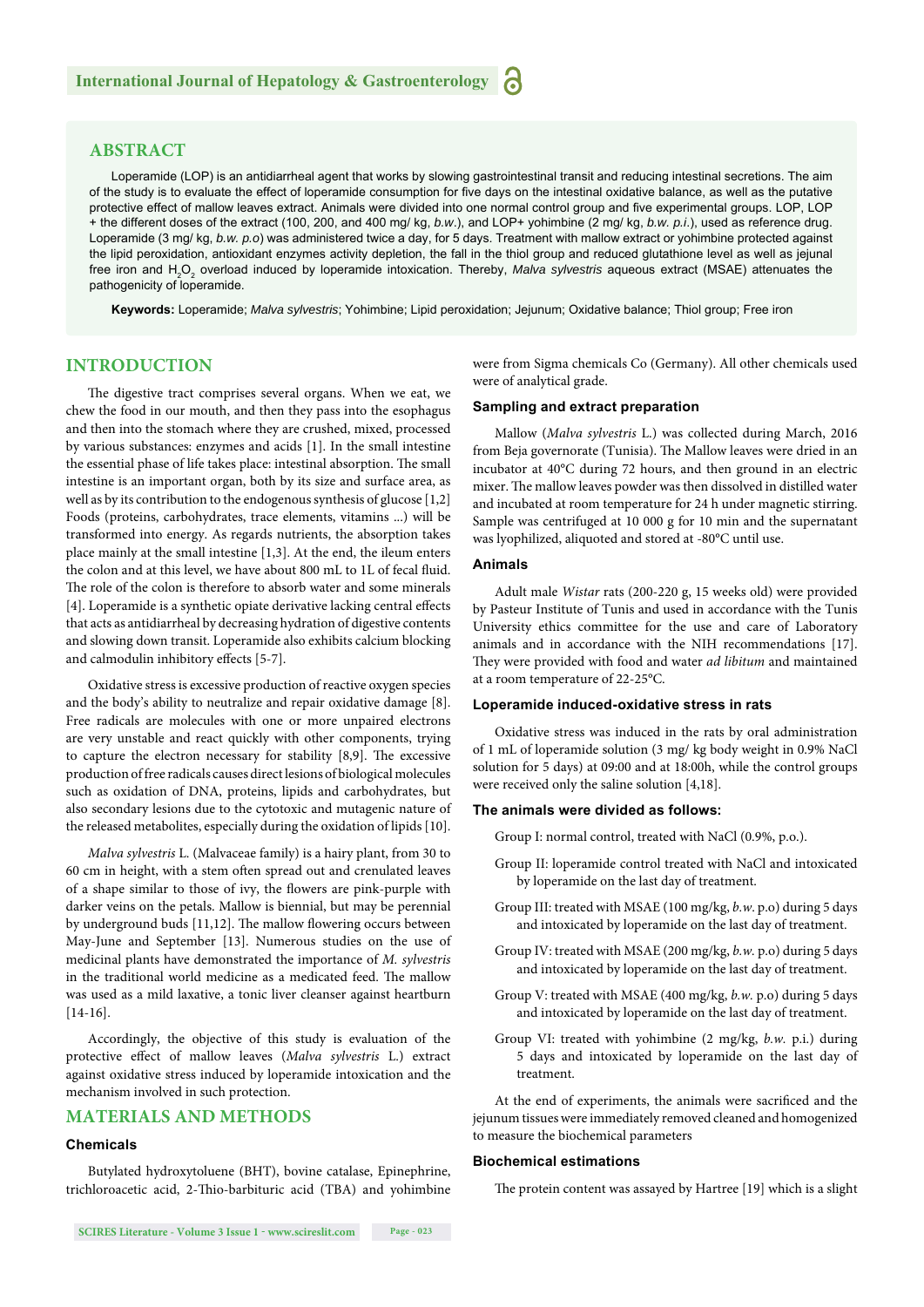modification of the Lowry method. Malondialdehyde (MDA) levels were determined using the thiobarbituric acid method [20]. GSH (reduced glutathione) levels determination was carried out by Sedlak and Lindsay method [21] and sulfhydryl groups by Ellman's method [22]. The method described by Flohe and Gunzler [23] was used to determine the activity of jejunal Glutathione peroxidase (GPx) and the method of Misra and Fridovich [24] to determine the Superoxide dismutase (SOD) activity. Catalase (CAT) activity was determined according to the method described by Aebi [25]. Jejunal tissues non haem iron was measured according to the ferrozine method as described by Leardi, et al. [26]. Finally, the hydrogen peroxide  $\rm (H_2O_2)$ levels were determined according to the method described by of Dingeon, et al. [27].

#### **Statistical analysis**

All the data were expressed as mean ± Standard Error of the Mean (S.E.M.). Differences between the experimental groups were assessed by one-way ANOVA followed by Duncan's test. Values were considered statistically significant when  $p < 0.05$ .

#### **RESULTS**

#### **Effects of MSAE and loperamide on lipid peroxidation**

The inhibition of intestinal secretion by loperamide intoxication produced a significant increase in jejunal MDA content compared with the normal group. *M. sylvestris* aqueous extract (100, 200 and 400 mg/ kg, *b.w. p.o*) treatment for 5 days significantly decreased MDA content as compared with loperamide group. yohimbine (2 mg/ kg,  $b$ .w.  $p.i$ .), also significantly protect ( $P < 0.001$ ) against jejunal MDA overload induced by loperamide (Figure 1).

#### **Effects of MSAE and loperamide on antioxidant enzymes activities**

As depicted in figure 2, loperamide intoxication significantly decreased intestinal antioxidant enzyme activities as SOD (A), CAT (B), and GPx (C). While MSAE treatment significantly reversed all loperamide-induced antioxidant enzymes depletion in a dosedependent manner. Yohimbine, and competitive antagonist of selective α-2 adrenergic receptors, also exhibited the same protection.

#### **Effects of MSAE and loperamide on sulfhydryl groups and reduced glutathione levels**

Loperamide-induced intoxication and oxidative stress resulted in decreased jejuna sulfhydryl groups and reduced glutathione levels in comparison with normal. Treatment with *M. sylvestris* aqueous extract (100, 200 and 400 mg/ kg, *b.w. p.o*) for 5 days produced a significant increase in intestinal –SH groups and GSH levels compared to loperamide intoxicated group. Rats treated with yohimbine (2 mg/ kg, *b.w. p.i.*) also showed the significant protection (Figure 3).

#### Effects of MSAE and loperamide on intestinal **H**<sub>2</sub>O<sub>2</sub> and **free iron levels**

In the present study, we also examined the effect of loperamide and MSAE on jejunal  $H_2O_2$  (Figure 4A) and free iron (Figure 4B) levels. In fact, these two compounds are the constituents of the Fenton reaction, who is involved in the hydroxyl radical production. Loperamide *per se* significantly increased  $H_2O_2$  and free iron levels in the jejunal tissues. While MSAE and yohimbine treatment significantly and does-dependently protected against loperamideinduced intracellular mediator disturbances.



**Figure 1:** Effects of Malva sylvestris aqueous extract (MSAE) and yohimbine on jejunal MDA level during loperamide intoxication. Animals were treated with various doses of MSAE (100, 200 and 400 mg/kg, b.w., p.o.), reference molecule (yohimbine, 2 mg/ kg, b.w., i.p.) or vehicle (NaCl 0.9%) after loperamide (Lop, 3 mg/kg b.w., p.o.) intoxication. \*: p < 0.05 compared to control group

#: p < 0.05 compared to loperamide group.



**Figure 2:** Effects of Malva sylvestris aqueous extract (MSAE) and yohimbine on jejunal antioxidant enzyme activities: SOD (A), CAT (B) and GPx (C) during loperamide intoxication. Animals were treated with various doses of MSAE (100, 200 and 400 mg/kg, b.w., p.o.), reference molecule (yohimbine, 2 mg/kg, b.w., i.p.) or vehicle (NaCl 0.9%) after loperamide (Lop, 3 mg/kg b.w., p.o.) intoxication.

\*: p < 0.05 compared to control group

#: p < 0.05 compared to loperamide group.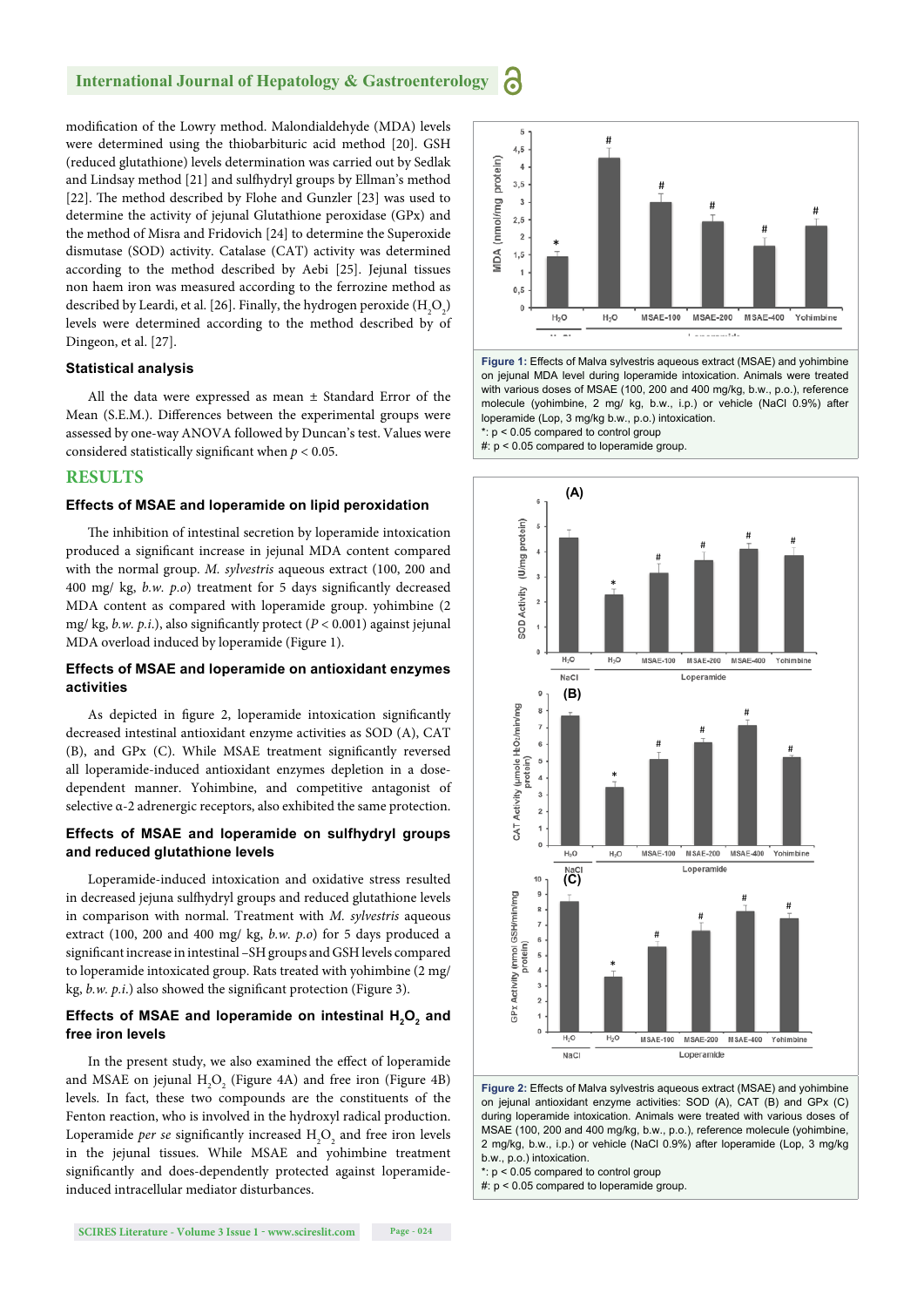#### **DISCUSSION**

The aim of the present study is to evaluate the effect of loperamide on jejunal redox status, as well as the protective effect of mallow aqueous extract.

Normally, oral fluid intakes exceed fecal losses, the digestive tract behaving in a resultant manner with respect to the internal hydroelectrolytic movements, as an absorption system. Several pumps (cation and anions exchangers) and secretion proteins exist on the apical or basolateral surface of the enterocytes. Various agonists and antagonists of these pumps direct the resultant of the exchanges towards the secretion. This leads to a state of intestinal hypersecretion [1]. Several drugs have been used in this case, the best known is loperamide. Indeed, loperamide is an antidiarrheal drug; it is a structural analog of opiates. It has an antisecretory activity by increasing the hydro-electrolytic flow of the intestinal lumen towards to the plasma pole of the enterocyte, with reverse flow reduction. It also causes a slowing of the colonic transit with an increase in segmental contractions [5-7,28,29]. However, loperamide is a double-edged a weapon, to be used with caution. Possible side effects are usually mild and temporary. Some people may have constipation, drowsiness, abdominal discomfort, dizziness, tiredness, dry mouth, nausea and vomiting [30-32]. In this context, we have shown in this study that taking loperamide for 5 days causes an jejunal oxidative stress state.

In fact, loperamide intoxication has influenced the jejunal redox balance by inducing lipid peroxidation which is manifested by



**Figure 3:** Effects of Malva sylvestris aqueous extract (MSAE) and yohimbine on jejunal sulfhydryl groups (A) and reduced glutathione (B) levels during loperamide intoxication. Animals were treated with various doses of MSAE (100, 200 and 400 mg/kg, b.w., p.o.), reference molecule (yohimbine, 2 mg/ kg, b.w., i.p.) or vehicle (NaCl 0.9%) after loperamide (Lop, 3 mg/kg b.w., p.o.) intoxication.

\*: p < 0.05 compared to control group

#: p < 0.05 compared to loperamide group.



increased levels of MDA, decrease in non-enzymatic antioxidants levels such as sulfhydryl groups and reduced glutathione as well as deleterious effects on the antioxidant enzymes activity such as superoxide dismutase, catalase and glutathione peroxidase. The induction of intestinal oxidative stress was chemically caused by several agents, like aspirin [33], castor oil [34], acetic acid [35] and ethanol [36].

A state of oxidative stress is characterized by an imbalance between the production of Reactive Oxygen Species (ROS) and the level of antioxidant defense systems of the cell, in favor of ROS [37]. ROS may have different cellular sources, the most important of which is mitochondria [38]. The excessive production of free radicals causes direct lesions of biological molecules (oxidation of DNA, carbohydrates, lipids, proteins), but also secondary lesions due to the cytotoxic and mutagenic character of the metabolites released especially during lipids oxidation [38,39]. However, MSAE treatment significantly backed all loperamide-induced jejunal oxidative stress to near control levels. The most of the antioxidant defenses are the micronutrients that oppose the action of the ROS and participate in the recycling of endogenous antioxidants, and which represent cofactors essential for the proper functioning of enzymatic systems such as glutathione peroxidase or superoxide dismutase [40].

In the other hand, we have shown that taking loperamide for five days leads to iron and hydrogen peroxide overload in the jejunum tissues. In addition, the Fenton reagent (a mixture of  $\text{Fe}^{2+}$  and  $\text{H}_{2}\text{O}_{2}$ ) is one of the most active systems for the oxidation of organics in water. This reactivity is due to the generation of hydroxyl radicals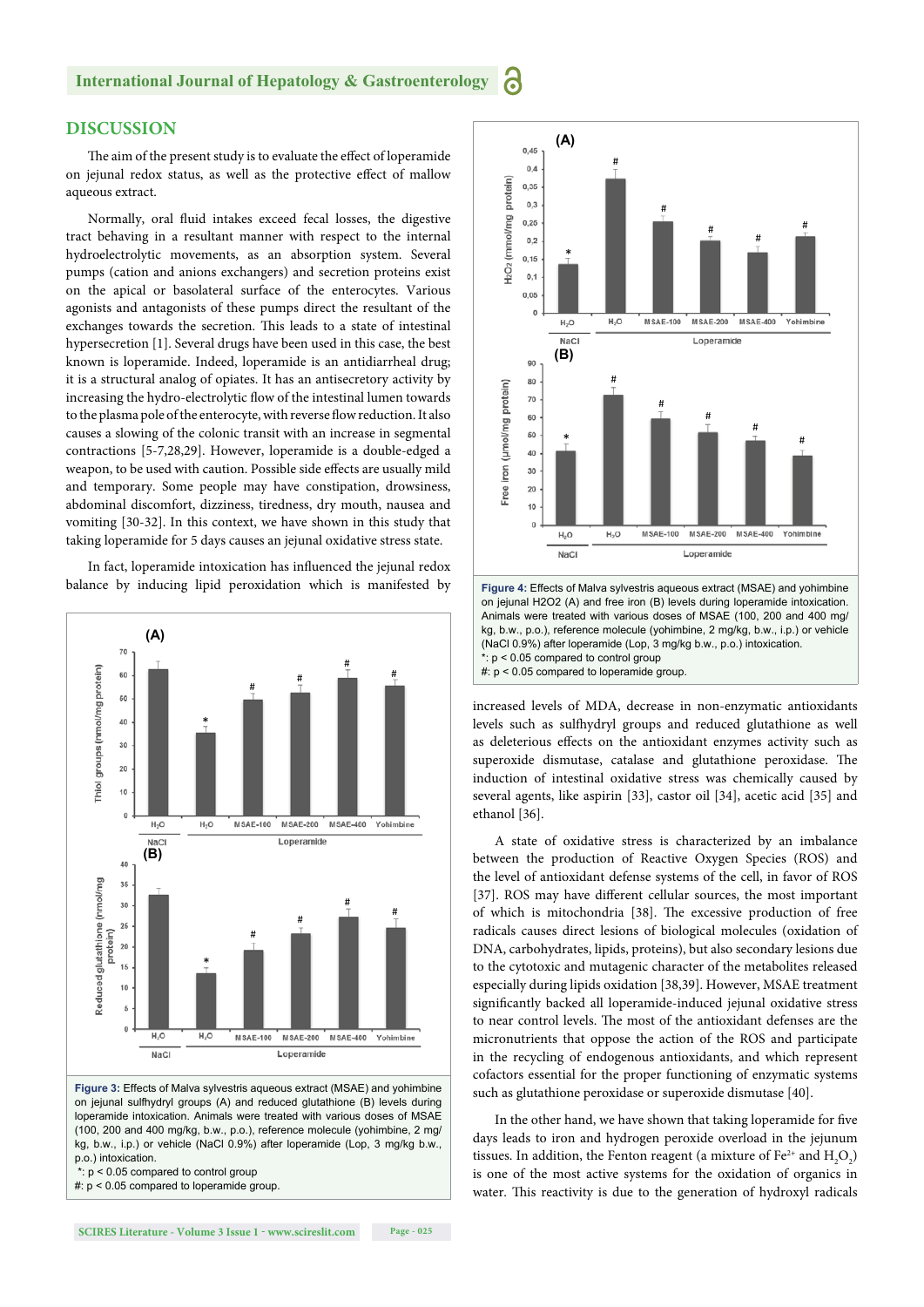[41,42]. The hydroxyl radicals are the most damaging ROS of oxidative stress, due to their extreme reactivity. Hydroxyl radicals attack all biological materials (DNA, proteins, lipids...). They are powerful oxidants which react according to three modes of action: either by pulling off an electron, or by tearing off a hydrogen atom, or by adding to the double bonds of the biomolecules [37]. However, *M. sylvestris* aqueous extract has strongly inhibited the jejunal overload of hydrogen peroxide and free iron, which results in inhibition of the hydroxyl radical production. The MSAE free iron chelation and  $\rm{H}_{2}\rm{O}_{2}$ scavenging activities can be attributed to its richness in antioxidants molecules such as delphinidin, apigenin, malvidin, malvin, myricetin, quercetin and kaempferol [4,13].

#### **CONCLUSION**

This study has shown that aside from the known adverse effects on loperamide, It also acts negatively on the intestinal oxidative balance by causing of oxidative damages that have been attenuated by *Malva sylvestris* aqueous extract, due to its antioxidant properties.

#### **ETHICAL CONSIDERATION**

All procedures on animals in this study were compiled with the NIH recommendations for the use and care of animals.

#### **ACKNOWLEDGEMENTS**

Financial support of the Tunisian Ministry of Higher Education and Scientific Research is gratefully acknowledged. Financial disclosures: none declared.

#### **Competing interests**

The authors declare that they have any competing interests.

#### **REFERENCES**

- 1. CDU-HGE Editions Elsevier-Masson. The fundamentals of digestive pathology. 22 October 2014. https://goo.gl/7ftiwF
- 2. Sundaram U, Coon S, Wisel S, West AB. Corticosteroids reverse the inhibition of Na-glucose co transport in the chronically inflamed rabbit ileum. Am J Physiol. 1999; 276: G211-8. https://goo.gl/6UjQw8
- 3. Thiesen A, Wild GE, Keelan M, Clandinin MT, Agellon LB, Thomson AB. Locally and systemically active glucocorticosteroids modify intestinal absorption of lipids in rats. Lipids. 2002; 37: 159-66. https://goo.gl/DgvKfa
- 4. Jabri MA, Wannes D, Hajji N, Sakly M, Marzouki L, Sebai H. Role of laxative and antioxidant properties of *Malva sylvestris* leaves in constipation treatment. Biomed Pharmacother. 2017; 89: 29-35. https://goo.gl/ky2zDv
- 5. Van Nueten JM, Janssen PA, Fontaine J. Loperamide (R18553) a novel type of antidiarrheal agent. III *In vitro* studies on the peristaltic reflex and other experiments on isolated tissues. Arzneim Forsch. 1974; 24: 1641-5. https://goo.gl/a8Awsn
- 6. Hughes S, Higgs NB, Turnberg LA. Antidiarrhoeal activity of loperamide: studies of its influence on ion transport across rabbit ileal mucosa *in vitro*. Gut. 1982; 23: 944-9. https://goo.gl/sAeaga
- 7. Hughes S, Higgs NB, Turnberg LA. Loperamide has antisecretory activity in the human jejunum *in vivo*. Gut. 1984; 25: 931-5. https://goo.gl/un4Qp2
- 8. Favier A. Le stress oxydant : Oxidative stress: conceptual and experimental interest in the understanding of disease mechanisms and therapeutic potential. L'Act Chim. 2003; 270 :108-115. https://goo.gl/vTzPmg
- 9. Beaudeux JL, Delattre J, Therond P, et al. Oxidative stress in the atherosclerotic process. Immuno. Anal Biol Spe. 2006; 21: 144–150.
- 10. Hurtado-Nedeleca M, Dang PMC, Renato C. Monteiro, Monteiroa RC. Physiology of human neutrophils. Revue Francophone des Laboratoires. 2014; 462: 25-38. https://goo.gl/Q4zeen
- 11. Barros L, Carvalho AM, Ferreira IC. Leaves, flowers, immature fruits and leafy flowered stems of *Malva sylvestris*: a comparative study of the nutraceutical potential and composition. Food Chem Toxicol. 2010; 48: 1466–1472. https://goo.gl/4Rcgrq
- 12. Ballero M, Poli F, Sacchetti G, Loi MC. Ethnobotanical research in the territory of Fluminimaggiore (south-western Sardinia). Fitoterapia. 2001; 72: 788-801. https://goo.gl/mkLYPM
- 13. Gasparetto JC, Martins CA, Hayashi SS, Otuky MF, Pontarolo R. Ethnobotanical and scientific aspects of *Malva sylvestris* L.: a millennial herbal medicine. J Pharm Pharmacol. 2012; 64: 172-89. https://goo.gl/YgnvEi
- 14. Guarrera PM. Food medicine and minor nourishment in the folk traditions of central Italy (Marche, Abruzzo and Latium). Fitoterapia. 2003; 74: 515-544. https://goo.gl/7hXbqP
- 15. Idolo M, Motti R, Mazzoleni S. Ethnobotanical and phytomedicinal knowledge in a long history protected area, the Abruzzo Lazio and Molise National Park (Italian Apennines). J Ethnopharmacol. 2010; 127: 379–395. https://goo.gl/SqmE8B
- 16. Ishtiaq M, Hanif W, Khan MA, Ashraf M, Butt AM. An ethnomedicinal survey and documentation of important medicinal folklore food phytonims of flora of Samahni Valley (Azad Kashmir) Pakistan. Pak J Biol Sci. 2007; 10: 2241– 2256. https://goo.gl/YeUhhs
- 17. National Research Council. Guide for the care and the use of laboratory animals, vol. 20. Bethesda: National Institute of Health; 1985: 85.
- 18. Wu D, Wang X, Zhou J, Yuan J, Cui B, An R, et al. Traditional Chinese formula, lubricating gut pill, improves loperamide-induced rat constipation involved in enhance of Cl- secretion across distal colonic epithelium. J Ethnopharmacol. 2010; 130: 347-53. https://goo.gl/RBCtMS
- 19. Hartree EF. Determination of protein: a modification of the Lowry method that gives a linear photometric response. Anal Biochem. 1972; 48: 422-427. https://goo.gl/v99sLp
- 20. Draper HH, Hadley M. Malondialdehyde determination as index of lipid peroxidation. Methods Enzymol. 1990; 186: 421-431. https://goo.gl/g2rq61
- 21. Sedlak J, Lindsay RH. Estimation of total protein bound, and non-protein sulfhydryl groups in tissue with Ellman's reagent. Anal. Biochem. 1968; 25: 192–205. https://goo.gl/p9xnwG
- 22. ELLMAN GL. Tissue sulfhydryl groups. Arch Biochem Biophys. 1959; 82: 70- 77. https://goo.gl/LM4hDV
- 23. Flohe L, Gunzler WA. Assays of glutathione peroxidase. Methods Enzymol. 1984; 105: 114-121. https://goo.gl/xRakm1
- 24. Misra HP, Fridovich I. The role of superoxide anion in autoxidation of epinephrine and a simple assay for superoxide dismutase. J Biol Chem. 1972; 247: 3170-3175. https://goo.gl/s5hwFN
- 25. Aebi H. Catalase *in vitro*. Methods Enzymol. 1984; 105: 121-126. https://goo.gl/JY1hDr
- 26. Leardi A, Caraglia M, Selleri C, et al. Desferrioxamine increases iron depletion and apoptosis induced by ara-C of human myeloid leukaemic cells. British Journal of Haematology. 1998; 102: 746–752. https://goo.gl/42pwr5
- 27. Dingeon B, Ferry JP, Roullet A. Automatic assay of blood sugar by Trinder's method. Ann Ann Biol Clin (Paris). 1975; 33: 3-13. https://goo.gl/dE3e9R
- 28. Schiller LR, Santa Ana CA, Morawski SG, Fordtran JS. Mechanism of the antidiarrheal effect of loperamide. Gastroenterology. 1984; 86: 1475-1480. https://goo.gl/uwxSbZ
- 29. Fioramonti J, Buéno L. Effects of loperamide hypochloride on experimental diarrhea and gastro-intestinal myoelectrical activity in calves. Am J Vet Res. 1987; 48: 415-419. https://goo.gl/VM1YJf
- 30. Wandel C, Kim R, Wood M, Wood A. Interaction of morphine, fentanyl, sufentanil, alfentanil, and loperamide with the efflux drug transporter P-glycoprotein. Anesthesiology. 2002; 96: 913-920. https://goo.gl/Zbpjr1
- 31. Lifschitz AL, Virkel GL, Sallovitz JM, Pis A, Imperiale FA, Lanusse CE. Loperamide modifies the tissue disposition kinetics of ivermectin in rats. J Pharm Pharmacol. 2003; 55: 1-7. https://goo.gl/kj4VM5
- 32. Crowe A, Wong P. Potential roles of P-gP and calcium channels in loperamide and diphenoxylate transport. Toxicol Appl Pharmacol. 2003; 193: 127-137. https://goo.gl/DG452S